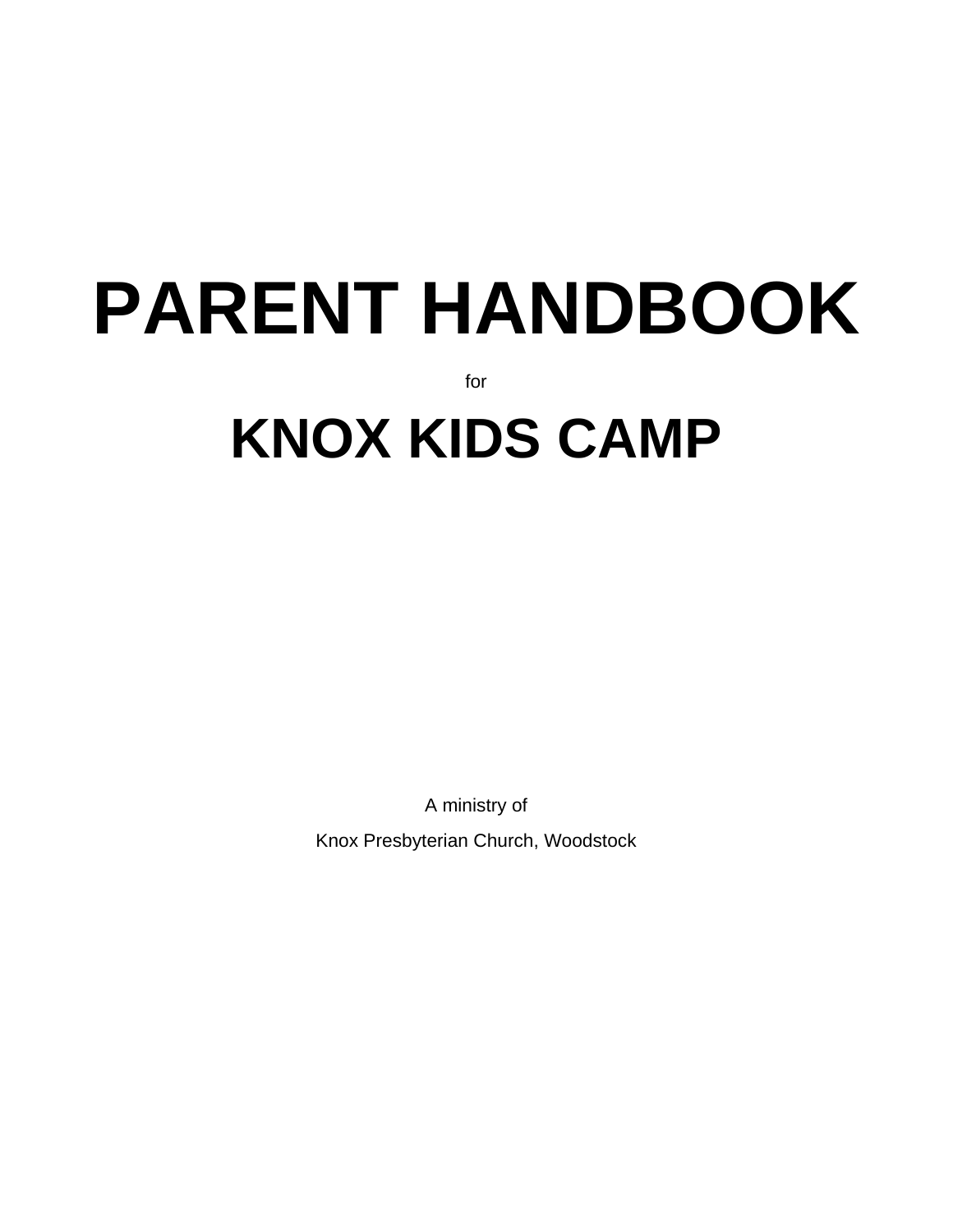## **Table of Contents**

- The Vision, Mission, Objectives and Values of Knox Kids' Camp
- Goals for Participants of Knox Kids' Camp
- Responsibility and Accountability
- Detailed Camper Participation Policies
- Basic Camp Information All Families Need to Know
- Camp Registration Policies
- Daily Camper Pick Up
- A Typical Day at Camp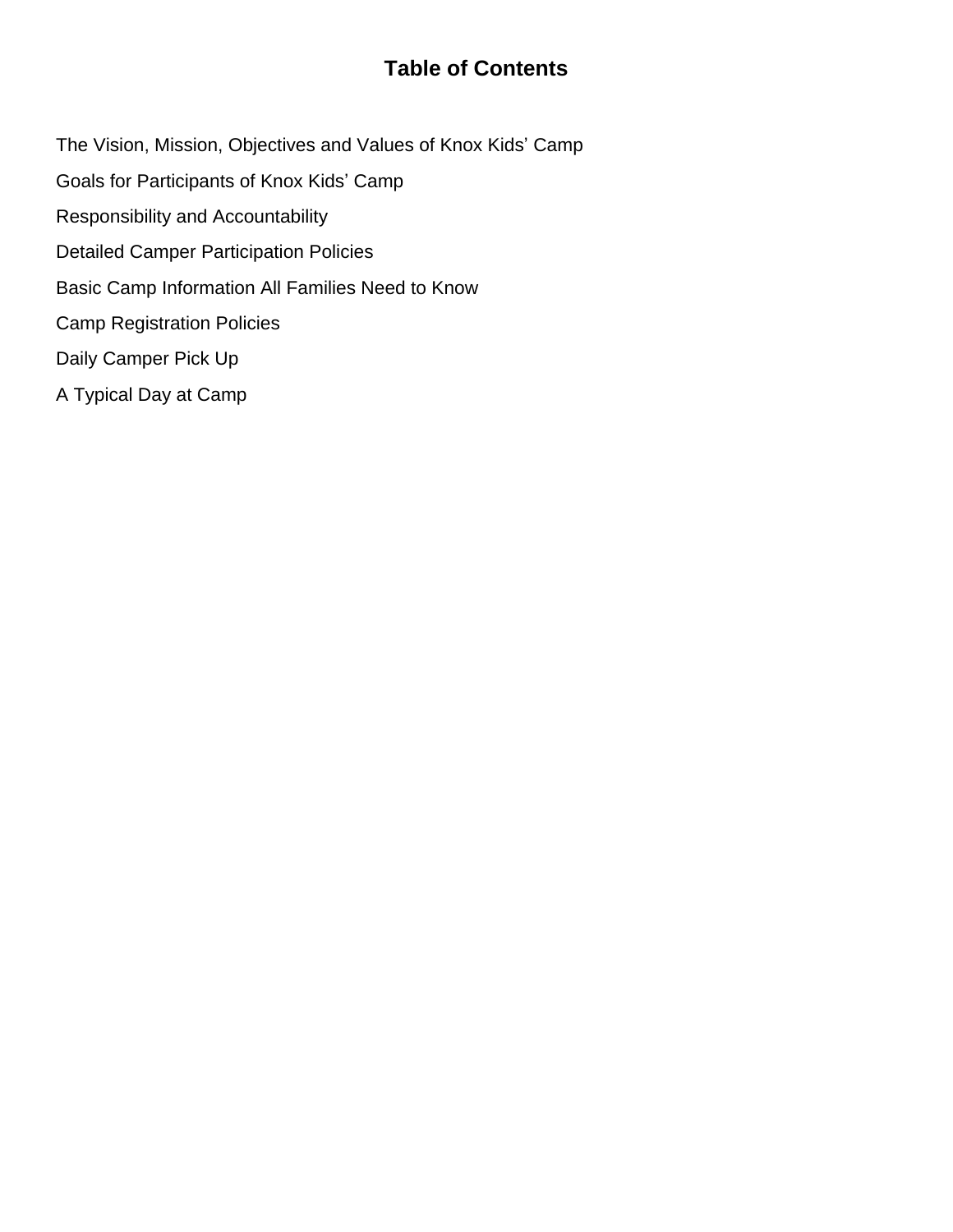## **Knox Kids Camp**

#### **Vision**

Knox Kids' Camp will be a fun and creative summer ministry of Knox Presbyterian Church, Woodstock. Through the camp, young adult staff and high school aged team members will be challenged to recognize and develop their leadership skills and individual gifts while learning to work as a team and take responsibility for the safety and needs of the children who attend.

#### **Mission**

Knox Kids' Camp exists to provide a safe and meaningful Christian day camp to the children who attend and to develop the leadership skills of the youth and young adults who lead this ministry.

## **Objectives**

Knox Kids' Camp strives to

- Welcome children, their families, and youth into our church building
- Provide safe and engaging activities which encourage the children to grow in faith, friendship, skills, confidence, and self-esteem
- Offer concrete opportunities for the participants to explore and share their faith
- Develop leadership skills in young people and the ability to work together as a team
- Empower young people to develop and use their individual talents and gifts
- Be a faithful and positive Christian witness in the downtown core of Woodstock
- Offer safe and affordable care for families in the community.

#### **Program Summary**

A Camp Director and Program Director will be hired to give oversight to the daily operations of the camp. They will work with the design team to advertise the program, hire team leaders, and to prepare for all aspects of the summer, including a team training week during the last week of June.

Campers will be fully toilet trained and have turned at least 4 by the end of June of the current camp year and no older than 12 at the end of August of the current camp year. The camp will run for seven weeks in July and August from Monday to Friday (with the exception of being closed for the Civic holiday in August) with doors opening at 8:30 am and program running from 9:00 am to 3:30 pm.

Mornings will follow a curriculum exploring a different theme or Biblical character each week. Afternoons will include activities such as special guests, movies, extended crafts, and sports. The Camp Director will focus on the morning curriculum and the Program Director will focus on the afternoon activities.

The leadership team will be challenged to grow through devotion times, team meetings, individual feedback, and taking responsibility for the care of the children attending camp.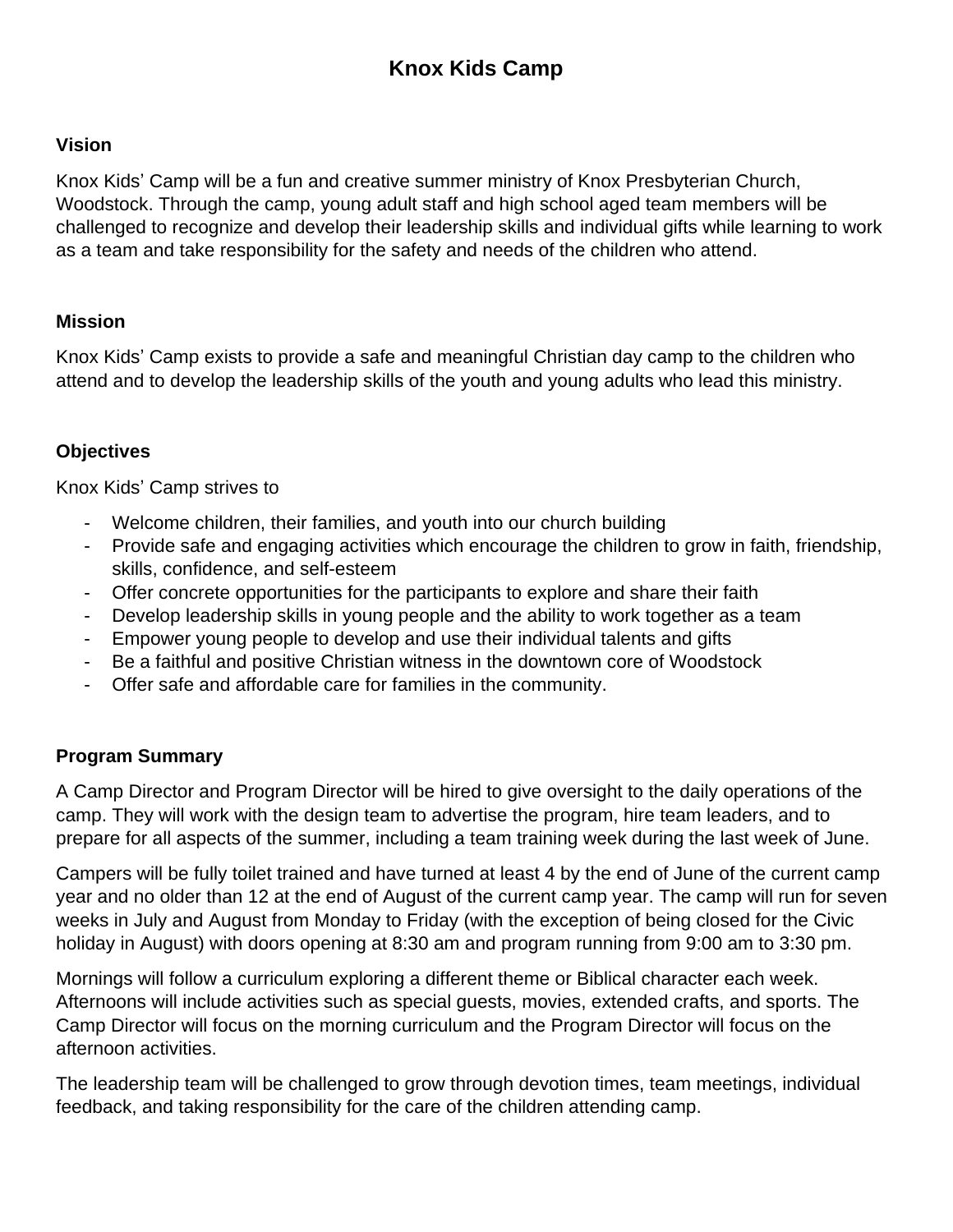## **Goals of Knox Kids Camp**

This program's purpose is to grow leadership skills in a Christiaan environment through nurturing the faith development of children, both the churched and the unchurched.

#### **Goals for children attending the camp:**

- To reinforce the message of God's love
- To acknowledge the children's various learning styles through incorporating different workshops and activities to compliment the Bible stories
- To meet the children's emotional, physical, intellectual, and spiritual needs and to maintain a low ratio of children to leaders (at least 1 leader to every 10 children)
- To affirm the children's learning and work by providing opportunities for them to share their experiences at closing time each day
- To provide activities and an environment which is safe and welcoming, with fun choices and opportunities to develop skills, and to ensure they are cared for throughout the day and picked up by someone listed as safe.

## **Goals for the Team Leaders:**

- To give each of the team leaders a variety of teaching and leadership opportunities over the seven weeks of camp in order for them to develop concrete skills in several areas
- To provide support and feedback from the Directors and to have a time of debriefing at the end of each day
- To further enrich their growth and experience by having daily devotions at the start of each day.

## **Overall Goals**

- **-** For this camp to be creative, fun, challenging, and faith-filled for everyone involved
- **-** To create a safe and healthy environment for everyone, including:
	- **o** Having health information for all the children and leaders readily available on file
	- **o** Posting all participant diet concerns in the kitchen
	- **o** Maintaining fully-stocked first aid kits on the premises and taking one to all off site activities
	- **o** Ensuring that both Directors are trained in first aid and CPR
	- **o** Including emergency procedures in Director and Team training
- To be wise stewards of the resources God has given us.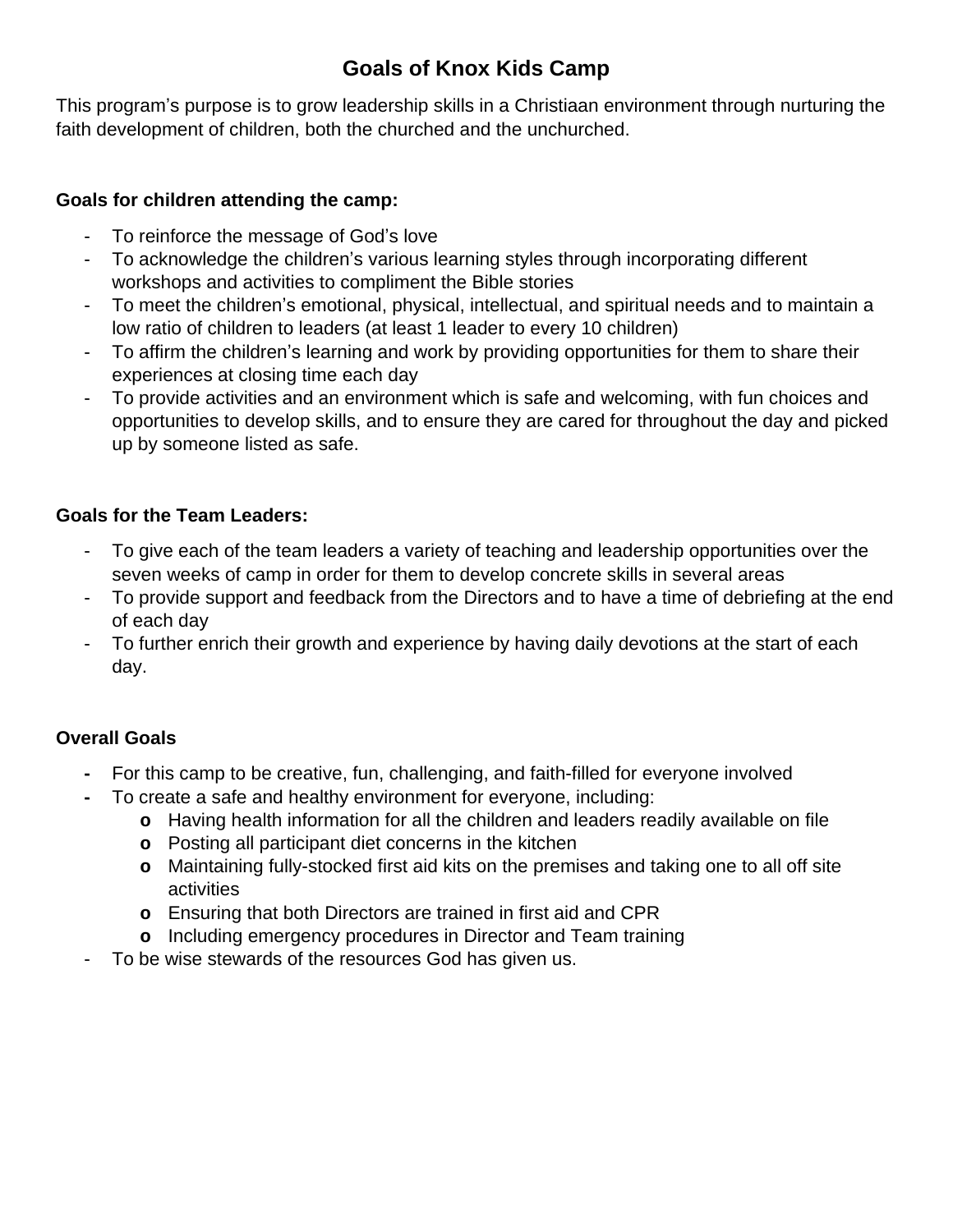## **Responsibility and Accountability**

Campers who attend Knox Kids' Camp are disciplined by the Team Leaders and, in severe cases, by the Camp Director or program Director.

Team Leaders are accountable to and report to both Directors. The covenant that they signed and the Staff Handbook outline expectations of their behaviour. It is up to the Directors to provide verbal correction for breaches of these expectations and, depending on the severity, to provide discipline within the guidelines provided in the staff handbook. Once a discipline concern is at the point of needing a written warning or involves a serious safety issue, the minister must become involved. In their absence, the Knox Kids' Camp design team must be notified.

The Program Director is accountable to and reports to the Camp Director. Whenever possible the Directors should strive for agreement in decisions. However, the Camp Director is overall responsible and if necessary can make a decision and expect the Program Director to follow it. If the Program Director disagrees and does not feel heard or able to support the Camp Director, he/she can bring the issue to the minister or design team.

The Knox Kids' Camp design team works throughout the year to prepare for Camp. They report to the Mission Committee of Knox Presbyterian Church. This committee, in turn, reports and is accountable to the session of Knox.

## **Detailed Camper Participation Policies**

All campers must be fully toilet trained. The Directors have the authority to send a child home and explain to parents what they are not ready for camp if they are not toilet trained.

Any child within the age range of camp (age 4-12) is welcome to come to camp.

#### **Special Needs Campers**

We will attempt to include any special needs as we are able. This is if we feel we have sufficient staff to support the camper as well as to give adequate care and attention to all our other campers. We do not have any specialized leaders who are trained and able to devote themselves to an extremely high needs child. The Directors will have to determine what the leadership team can handle safely.

#### **When Campers Put the Safety of Others at Risk**

The Directors have the right and the authority to dismiss a camper of any age if they exhibit out of control behaviour which puts others or themselves at risk, if they are physically violent or consistently verbally violent, resist any normal disciplinary action from Team Leaders or Directors, or if they are unable to handle the program without continuously disrupting the learning and positive experience of others. The Directors will need to use their own judgement to determine when this action is necessary.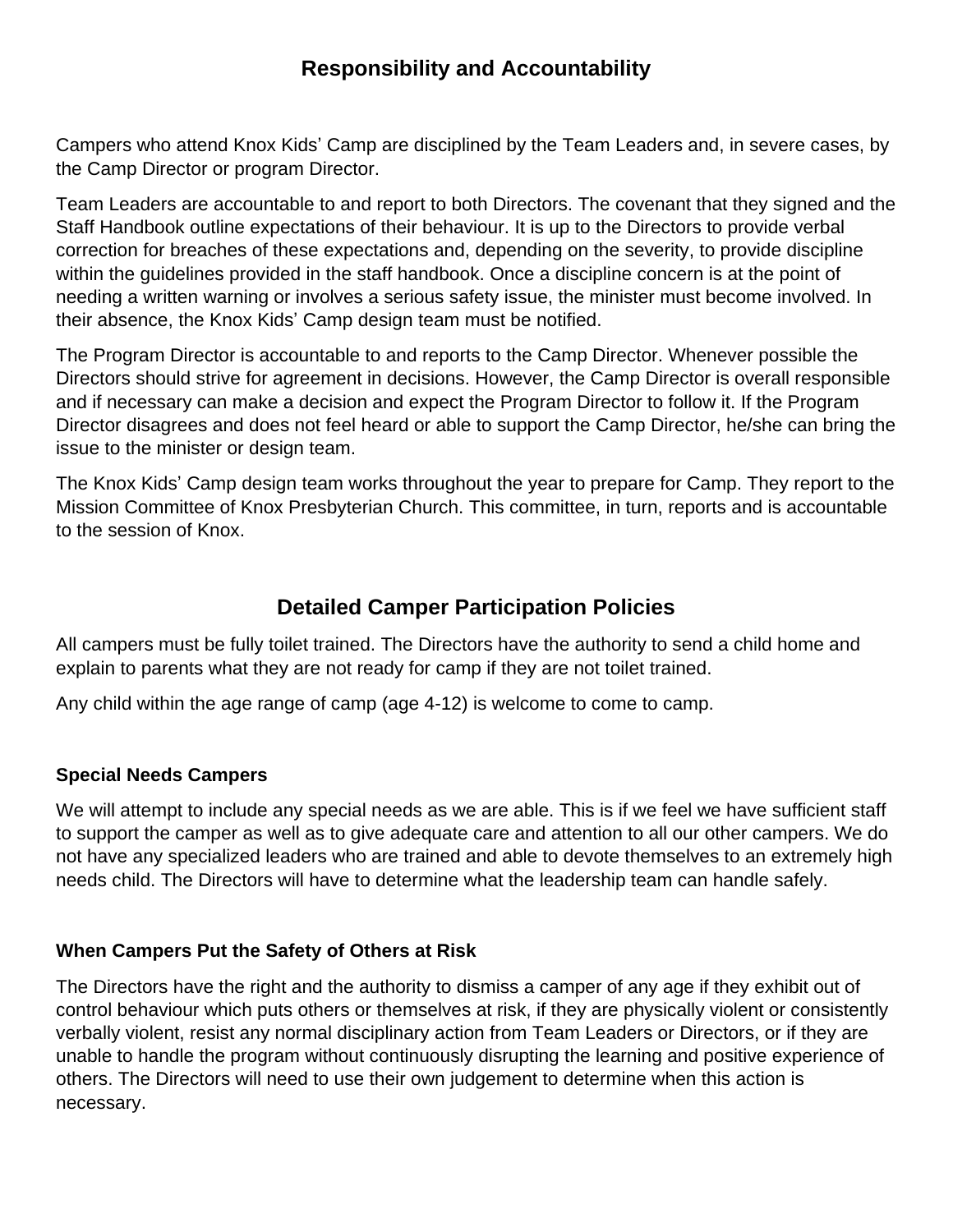## **Basic Camp Information All Families Need to Know**

Knox Kids' Camp Runs from 9am to 3:30pm. Doors open every morning at 8:30 for drop off and ALL campers must be picked up at 3:30. If a camper is not picked up by 3:30, a \$20 late fee will be charged. The Camp Director will determine when late fees will need to be applied.

We ask that all campers come fully prepared to participate in all aspects of camp. This means that they have the proper clothing for the day and back up clothing in case of emergency. We also ask that all children bring a water bottle to stay hydrated as the church does get very hot during the day. You may send your child with sunscreen as well. We ask that all items are well and clearly labelled.

All campers are required to bring a nut-free lunch everyday. We will provide a morning and afternoon snack everyday, but these are snacks, not meals, and children will need more than this to have a healthy diet through the summer. If your child has any dietary concerns, please make sure that is noted on the registration form or tell a director at drop off the first day of camp.

We also ask that all campers adhere to our phones and communication policy and leave any electronic devices (or any other toys) at home. The camp day is very full and children have lost items before because they were not put away in their bags or left at home. To avoid this, please leave these at home. If phones or electronics are still brought to camp, campers will be asked to turn them in to the Camp Director until the end of the day, and the devices will be locked in the office for safe keeping. If you need to get in touch with your child for any reason, you can contact the church at 519- 537-2962.

Every year, we take up offering for a charity. If you are able, please send your child with some spare change to donate. Any amount helps!

#### **First Aid**

Both directors have training in standard First Aid and CPR. The directors are the designated first aiders and are the first that the team goes to in an emergency situation.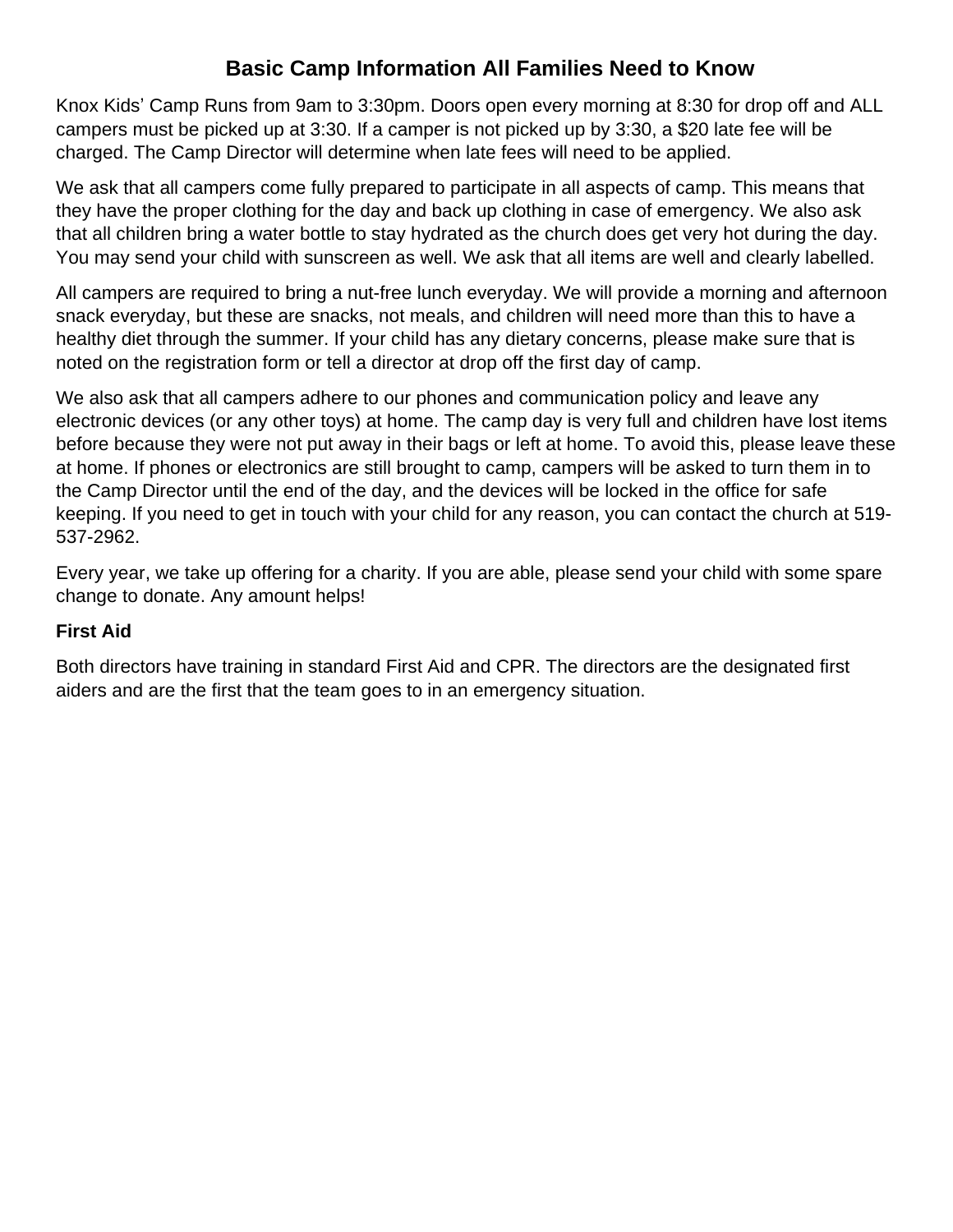## **Registration Policies**

Registration is open to all children ages 4 to 12 years old. ALL CAMPERS MUST BE FULLY TOILET TRAINED.

A parent or guardian must complete and sign a registration form for each child. NO REGISTRATIONS WILL BE TAKEN OVER THE PHONE, we require the original forms.

To secure a space, a completed registration form, health form, and \$25 non-refundable deposit PER WEEK, PER CHILD are required.

Parents must register their child for full weeks of camp. If they choose to withdraw a child for a day or part of a day, that is their decision but the cost will remain the same.

Children are expected to attend the full week of camp. We will not have half week/ day registrations at half cost.

Parents may register children for additional weeks of camp if space is available. This can be added to their original registration form. Payment is required before they are fully registered for additional weeks.

#### **Cancellations**

If a registration is cancelled prior to the week of camp, full reimbursement (other than the deposit) will be given. If a registration is cancelled during the week of camp, The Camp Director will use their judgement of whether or not partial reimbursement is valid. In most cases this will not be given.

## **Daily Camper Pick Up**

Only people listed on the registration form may pick up a camper unless we have written, signed instructions from the parent/ guardian saying otherwise.

All children waiting to be picked up must stay in a designated space with staff until someone indicated as safe on their registration form comes to take them home. Please stay outside at the sign in cart until a leader brings your child to you. We have a duty to keep all children safe and by keeping the children in the church until we authorize them to leave, keeps all campers safe.

If the Camp Director has not yet met someone who is picking up, they will ask to check their ID to ensure that it is the right person. This is our policy to make sure that all children go home with the right person for their safety, so please make sure to have your ID with you at pick up just in case.